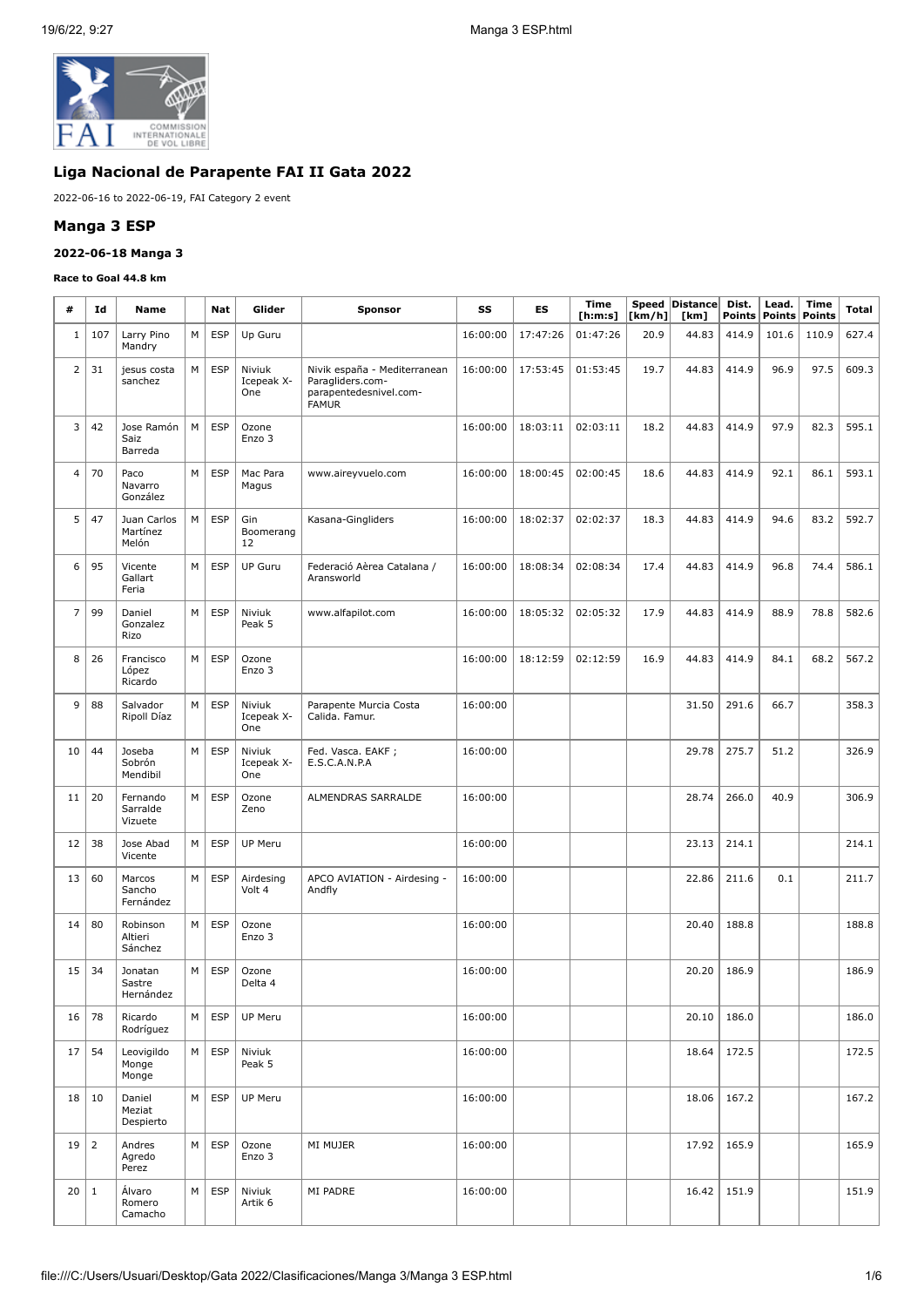# 19/6/22, 9:27 Manga 3 ESP.html

| #  | Id  | Name                                                    |   | <b>Nat</b> | Glider                      | <b>Sponsor</b>                             | SS       | ES | <b>Time</b><br>[h:m:s] | [km/h] | Speed Distance<br>[km] | Dist. | Lead.<br>Points Points | <b>Time</b><br><b>Points</b> | Total |
|----|-----|---------------------------------------------------------|---|------------|-----------------------------|--------------------------------------------|----------|----|------------------------|--------|------------------------|-------|------------------------|------------------------------|-------|
| 21 | 59  | Marcos<br>Galán<br>Piñeiro                              | M | <b>ESP</b> | Flow<br>Fusion              | www.clubparapenteferrol.com                | 16:00:00 |    |                        | 15.68  | 145.1                  |       |                        | 145.1                        |       |
| 21 | 50  | Juanma<br>Garcia<br>Guerrero                            | М | <b>ESP</b> | Mac Para<br>Magus           | Aire y vuelo                               | 16:00:00 |    |                        |        | 15.68                  | 145.1 |                        |                              | 145.1 |
| 23 | 35  | Jorge<br>Rodriguez<br>Gomez                             | М | <b>ESP</b> | UP Meru                     | Galiza Caníbal                             | 16:00:00 |    |                        |        | 15.37                  | 142.3 |                        |                              | 142.3 |
| 24 | 30  | jaime<br>martinez<br>martinez                           | М | <b>ESP</b> | Axis<br>Mercury             | Clubparapenteferrol                        | 16:00:00 |    |                        |        | 14.86                  | 137.6 |                        |                              | 137.6 |
| 25 | 17  | felipe<br>hernandez<br>polo                             | M | <b>ESP</b> | Up Meru                     |                                            | 16:00:00 |    |                        |        | 14.77                  | 136.7 |                        |                              | 136.7 |
| 26 | 89  | Sergio<br>Sánchez<br>Plaza                              | M | <b>ESP</b> | UP Meru                     |                                            | 16:00:00 |    |                        |        | 14.20                  | 131.4 |                        |                              | 131.4 |
| 27 | 104 | Javier<br>Arnaez Gil                                    | M | <b>ESP</b> | Ozone<br>Delta 3            |                                            | 16:00:00 |    |                        |        | 14.05                  | 130.1 |                        |                              | 130.1 |
| 28 | 12  | David Cubel<br>Gallarte                                 | M | <b>ESP</b> | <b>UP Meru</b>              | TuviTándem                                 | 16:00:00 |    |                        |        | 13.32                  | 123.3 |                        |                              | 123.3 |
| 29 | 28  | <b>FRANCISCO</b><br>ANGEL<br><b>HORMIGO</b><br>GIL      | М | <b>ESP</b> | Ozone<br>Zeno               |                                            | 16:00:00 |    |                        |        | 11.52                  | 106.6 |                        |                              | 106.6 |
| 30 | 43  | Jose Tomas<br>Ramirez<br>Muñoz                          | M | <b>ESP</b> | Mac Para<br>Eden 7          | Como Aqui Neumaticos El<br>saladar FAMUR   | 16:00:00 |    |                        |        | 11.03                  | 102.1 |                        |                              | 102.1 |
| 31 | 3   | ANGEL<br><b>IGNACIO</b><br>MARTINEZ<br><b>MASTROTTA</b> | M | <b>ESP</b> | U turn<br>Blacklight        | NAC-INTERCOM                               | 16:00:00 |    |                        |        | 10.38                  | 96.1  |                        |                              | 96.1  |
| 32 | 64  | Miguel<br>González<br>Cuesta                            | М | <b>ESP</b> | Swing<br>Nyos RS            | www.clubparapenteferrol.com                | 16:00:00 |    |                        |        | 10.30                  | 95.3  |                        |                              | 95.3  |
| 33 | 27  | Francisco<br>Gonzalez<br>Rizo                           | М | <b>ESP</b> | Davinci<br>Funky            | www.alfapilot.com                          | 16:00:00 |    |                        |        | 10.29                  | 95.2  |                        |                              | 95.2  |
| 34 | 75  | Pedro<br>Gómez<br>Vázquez                               | M | ESP        | U turn<br>Blacklight        | Nac Intercom                               | 16:00:00 |    |                        |        | 9.86                   | 91.2  |                        |                              | 91.2  |
| 35 | 14  | Eduardo<br>Lindo<br>Mimoso                              | М | <b>ESP</b> | Ozone<br>Mantra 7           |                                            | 16:00:00 |    |                        |        | 8.19                   | 75.8  |                        |                              | 75.8  |
| 36 | 46  | Juan Pavón<br>Muñoz                                     | М | <b>ESP</b> | Niviuk<br>Icepeak X-<br>One |                                            | 16:00:00 |    |                        |        | 6.07                   | 56.2  |                        |                              | 56.2  |
| 37 | 63  | Miguel<br>Casas<br>Suárez                               | М | <b>ESP</b> | Ozone<br>Alpina 2           |                                            | 16:00:00 |    |                        |        | 6.05                   | 56.0  |                        |                              | 56.0  |
| 38 | 29  | Guillermo<br>De Armas<br>Estévez                        | М | <b>ESP</b> | Mac Para<br>Magus           |                                            | 16:00:00 |    |                        |        | 5.26                   | 48.7  |                        |                              | 48.7  |
| 39 | 22  | <b>FERNANDO</b><br><b>MORENO</b><br>MORCILLO            | М | <b>ESP</b> | Niviuk<br>Artik 6           |                                            | 16:00:00 |    |                        |        | 5.08                   | 47.0  |                        |                              | 47.0  |
| 40 | 56  | luis frechín<br>buil                                    | М | <b>ESP</b> | Mac Para<br>Magus           |                                            | 16:00:00 |    |                        |        | 4.86                   | 44.9  |                        |                              | 44.9  |
| 41 | 77  | Raúl Bonilla<br>Sánchez                                 | М | <b>ESP</b> | Ozone<br>Alpina 4           | Gaseosa Revoltosa                          | 16:00:00 |    |                        |        | 4.82                   | 44.6  |                        |                              | 44.6  |
| 42 | 6   | Bernardo<br>Alvarez-<br>Santullano<br>Mendez            | М | <b>ESP</b> | UP Meru                     |                                            |          |    |                        |        | 4.79                   | 44.3  |                        |                              | 44.3  |
| 43 | 66  | Nando Silla<br>Martínez                                 | M | <b>ESP</b> | UP Meru                     | fdacv.com, appifly.org                     |          |    |                        |        | 4.00                   | 37.0  |                        |                              | 37.0  |
| 43 | 16  | Federico<br>Núñez<br>Alcón                              | М | <b>ESP</b> | UP Guru                     | Zahe.ropa - FAMUR                          |          |    |                        |        | 4.00                   | 37.0  |                        |                              | 37.0  |
| 43 | 19  | Fermin<br>Montaner<br>Morant                            | М | <b>ESP</b> | Sol LT1                     | montaner.de; DGF Rhein-<br>Mosel-Lahn e.V. |          |    |                        |        | 4.00                   | 37.0  |                        |                              | 37.0  |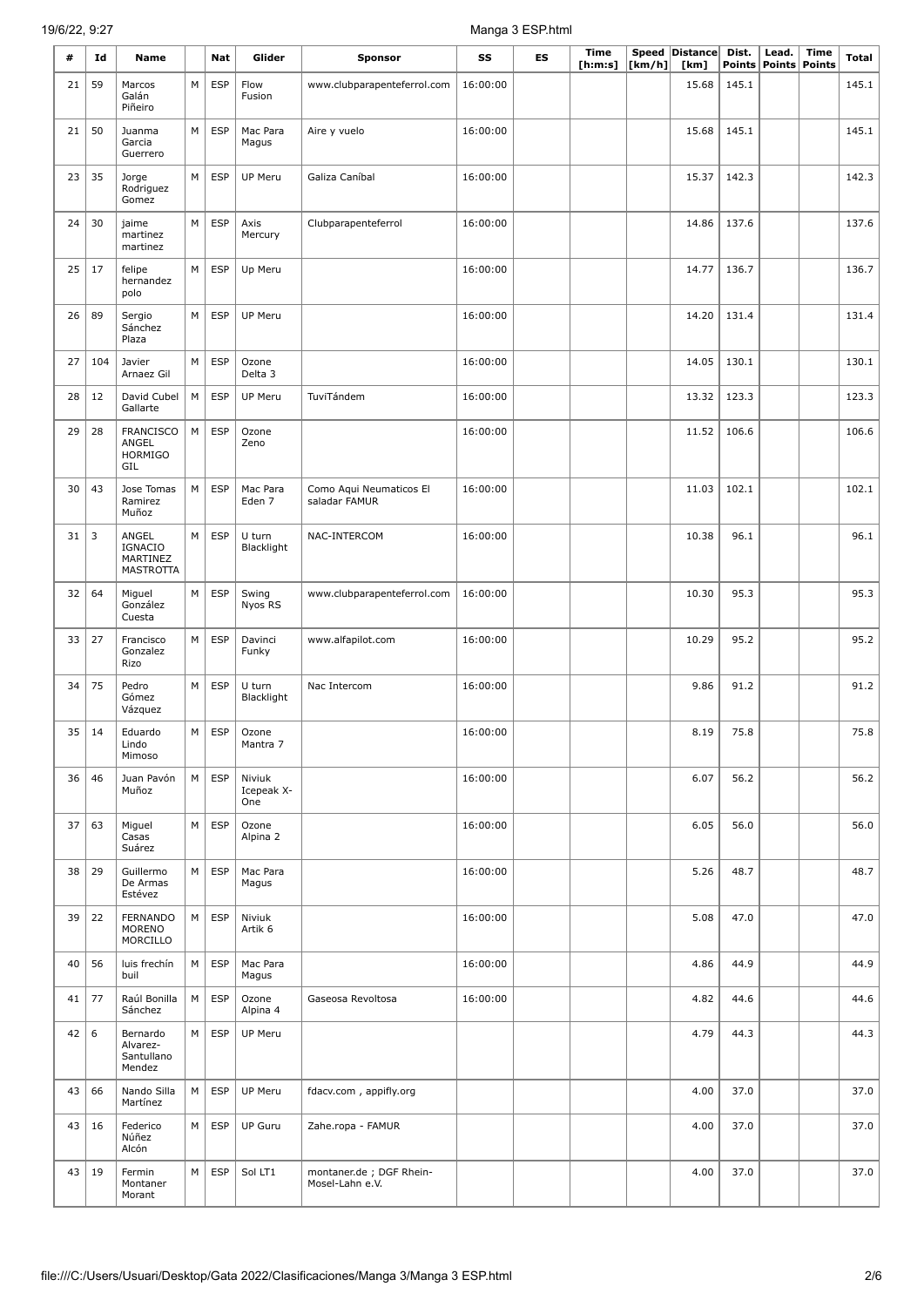# 19/6/22, 9:27 Manga 3 ESP.html

| #          | Ιd | Name                                                            |   | Nat        | Glider                            | <b>Sponsor</b>                                            | SS | ES | <b>Time</b><br>[h:m:s] | $\lfloor \lfloor km/h \rfloor \rfloor$ | Speed Distance<br>[km] | Dist. | Lead.<br>Points Points Points | <b>Time</b> | Total |
|------------|----|-----------------------------------------------------------------|---|------------|-----------------------------------|-----------------------------------------------------------|----|----|------------------------|----------------------------------------|------------------------|-------|-------------------------------|-------------|-------|
| 43         | 49 | <b>JUAN</b><br><b>RAMON</b><br>GONZALEZ<br>POLO<br><b>RAMON</b> | M | <b>ESP</b> | Sol Lotus                         |                                                           |    |    |                        |                                        | 4.00                   | 37.0  |                               |             | 37.0  |
| 43         | 8  | Carlos Ma<br>López-Fé de<br>la Cuadra                           | M | <b>ESP</b> | Ozone GEO<br>5                    | CD Sevilla Parapente                                      |    |    |                        |                                        | 4.00                   | 37.0  |                               |             | 37.0  |
| 43         | 69 | Óliver<br>Álvarez<br>Lorenzo                                    | M | <b>ESP</b> | Axis Comet                        | MEYCATEC ( mecanizado y<br>caldereria talleres el cubano) |    |    |                        |                                        | 4.00                   | 37.0  |                               |             | 37.0  |
| <b>DNF</b> | 48 | Juan Luis<br>Morales<br>Gómez                                   | M | <b>ESP</b> | PHI<br>ALLEGRO                    |                                                           |    |    |                        |                                        |                        |       |                               |             | 0.0   |
| <b>DNF</b> | 62 | Mario Arque<br>Domingo                                          | M | <b>ESP</b> | Mac Para<br>Magus                 | Revista Parapente / Perfils                               |    |    |                        |                                        |                        |       |                               |             | 0.0   |
| <b>DNF</b> | 21 | <b>FERNANDO</b><br><b>ACEITUNO</b><br>CAMARA                    | M | <b>ESP</b> | Niviuk<br>Artik 5                 |                                                           |    |    |                        |                                        |                        |       |                               |             | 0.0   |
| ABS        | 52 | Laura<br>Puente<br>Poza                                         | F | <b>ESP</b> | Triple<br>Seven<br>Queen 2<br>Evo |                                                           |    |    |                        |                                        |                        |       |                               |             | 0.0   |
| ABS        | 65 | Miguel<br>Angel<br>Vázquez<br>Yeves                             | M | <b>ESP</b> | Triple<br>Seven<br>Rook 3         | N/A                                                       |    |    |                        |                                        |                        |       |                               |             | 0.0   |

Results include only those pilots where Nation code equals ESP

#### **Task definition**

| No   | Leg Dist.        | Id          | Radius             | Open  | Close | Coordinates                 | Altitude |
|------|------------------|-------------|--------------------|-------|-------|-----------------------------|----------|
| 1    | $0.0 \text{ km}$ | DPG01       | $400 \text{ m}$    | 14:30 | 16:30 | Lat: 40.21935 Lon: -6.59709 | 868 m    |
| 2 SS | 5.9 km           | <b>EX08</b> | 11000 m            | 16:00 | 20:00 | Lat: 40.08392 Lon: -6.67082 | 269 m    |
| 3    | 13.8 km          | SL.         | $4000 \; \text{m}$ | 16:00 | 20:00 | Lat: 40.21068 Lon: -6.47212 | 456 m    |
| 4    | 27.2 km          | <b>EX08</b> | 9000 m             | 16:00 | 20:00 | Lat: 40.08392 Lon: -6.67082 | 269 m    |
| 5 ES | 43.2 km          | SL08        | 2000 m             | 16:00 | 20:00 | Lat: 40.21904 Lon: -6.86704 | 451 m    |
| 6    | 44.8 km          | SL08        | $400 \text{ m}$    | 16:00 | 20:00 | Lat: 40.21904 Lon: -6.86704 | 451 m    |

#### **Notes**

| Ιd | Name                       | Note       |
|----|----------------------------|------------|
| 21 | FERNANDO ACEITUNO CAMARA   | No Despega |
| 48 | Juan Luis Morales Gómez    | No Desega  |
| 52 | Laura Puente Poza          | Ausente    |
| 62 | Mario Arque Domingo        | No Despega |
| 65 | Miguel Angel Vázguez Yeves | Ausente    |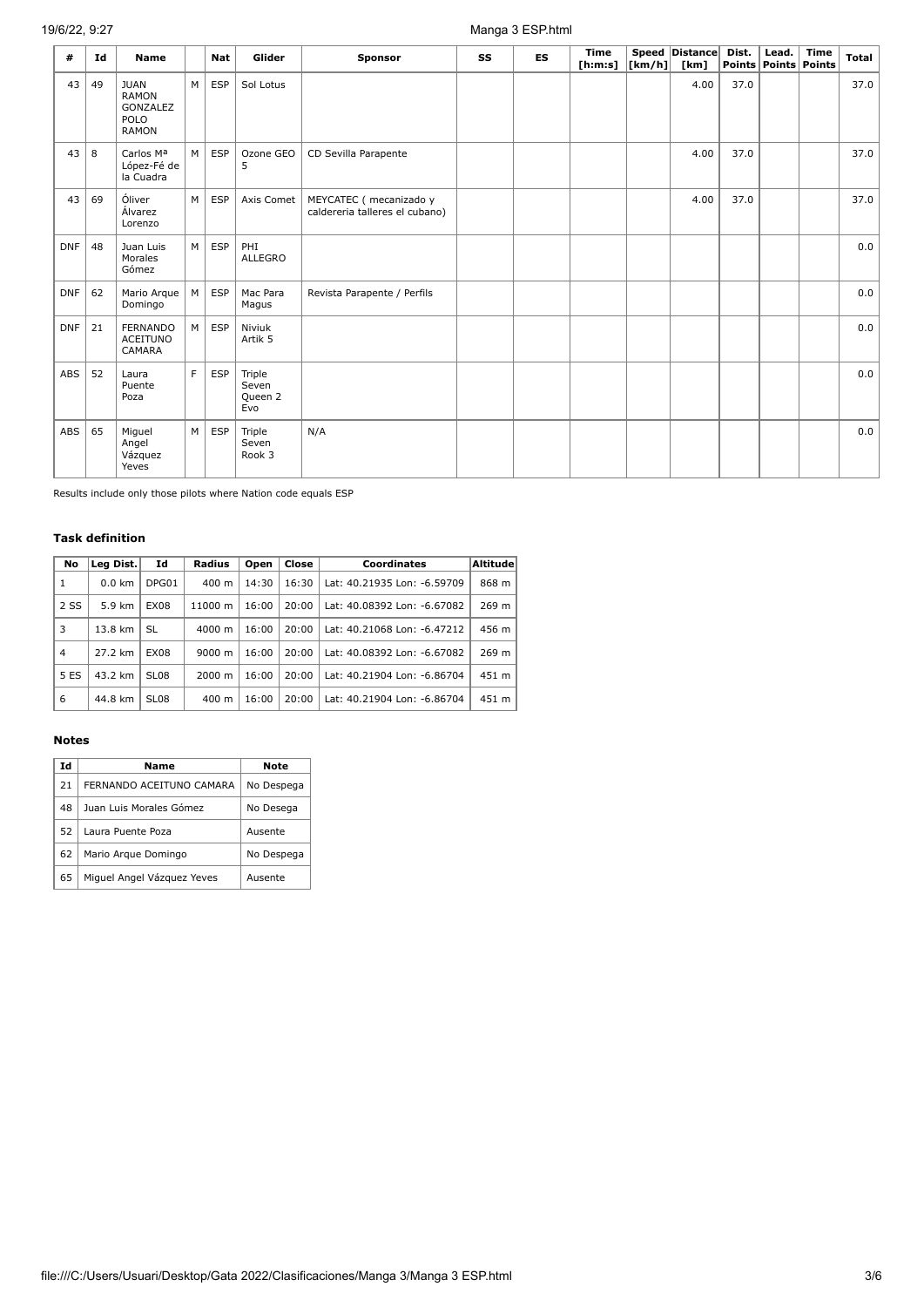### **Pilots not yet processed (NYP)**

| l Id | Name                        |
|------|-----------------------------|
|      | 41 Jose Antonio Perez Jorge |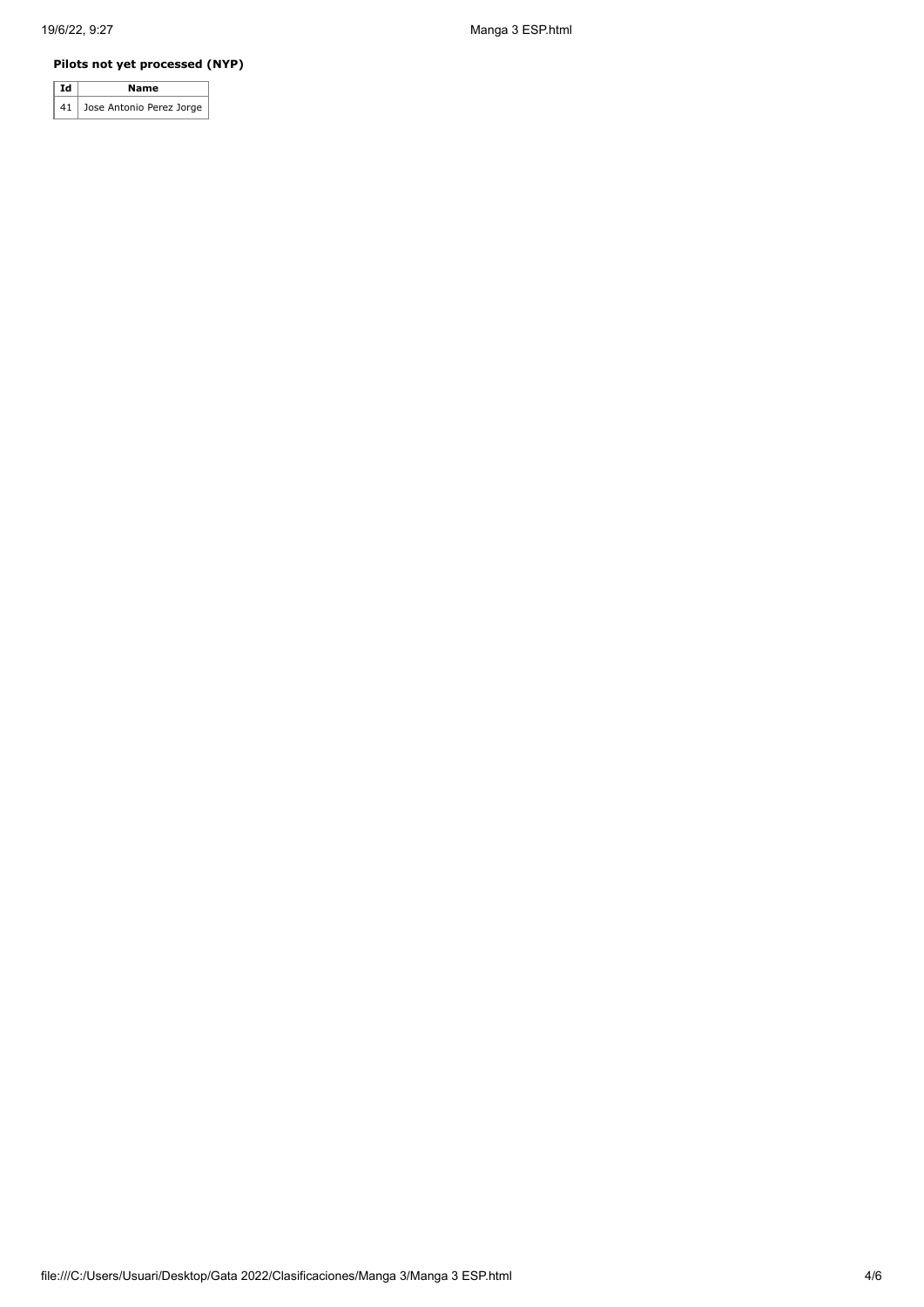#### **Task statistics**

| param                           | value                     |
|---------------------------------|---------------------------|
| ss_distance                     | 37.37                     |
| task_distance                   | 44.825                    |
| launch_to_ess_distance          | 43.225                    |
| no_of_pilots_present            | 84                        |
| no_of_pilots_flying             | 76                        |
| no_of_pilots_lo                 | 67                        |
| no_of_pilots_reaching_nom_dist  | 9                         |
| no_of_pilots_reaching_es        | 9                         |
| no_of_pilots_reaching_goal      | 9                         |
| sum_flown_distance              | 1303.42                   |
| best_dist                       | 44.825                    |
| best_time                       | 1.7906                    |
| worst time                      | 2.2164                    |
| qnh_setting                     | 1013.25                   |
| no_of_pilots_in_competition     | 93                        |
| no_of_pilots_landed_before_stop | 0                         |
| sum dist over min               | 1015.131                  |
| sum_real_dist_over_min          | 1015.131                  |
| sum_flown_distances             | 1303.42                   |
| best_real_dist                  | 44.825                    |
| last_finisher_start_time        | 2022-06-18T16:00:00+02:00 |
| last_start_time                 | 2022-06-18T16:00:00+02:00 |
| first_start_time                | 2022-06-18T16:00:00+02:00 |
| first_finish_time               | 2022-06-18T17:47:26+02:00 |
| max_time_to_get_time_points     | 3.1287                    |
| goalratio                       | 0.1184                    |
| arrival_weight                  | 0                         |
| departure_weight                | 0                         |
| leading_weight                  | 0.162                     |
| time_weight                     | 0.1767                    |
| distance_weight                 | 0.6613                    |
| smallest_leading_coefficient    | 1.3119                    |
| available_points_distance       | 414.8938                  |
| available_points_time           | 110.8593                  |
| available_points_departure      | 0                         |
| available_points_leading        | 101.6372                  |
| available_points_arrival        | 0                         |
|                                 | 1                         |
| time_validity                   |                           |
| launch_validity                 | 0.9893                    |
| distance_validity               | 0.6342                    |
| stop_validity                   | 1                         |
| day_quality                     | 0.6274                    |
| ftv_day_validity                | 0.6274                    |
| time_points_stop_correction     | 0                         |

#### **Scoring formula settings**

| param    | value   |
|----------|---------|
| id       | GAP2021 |
| min_dist |         |
| nom_dist |         |
| nom time |         |